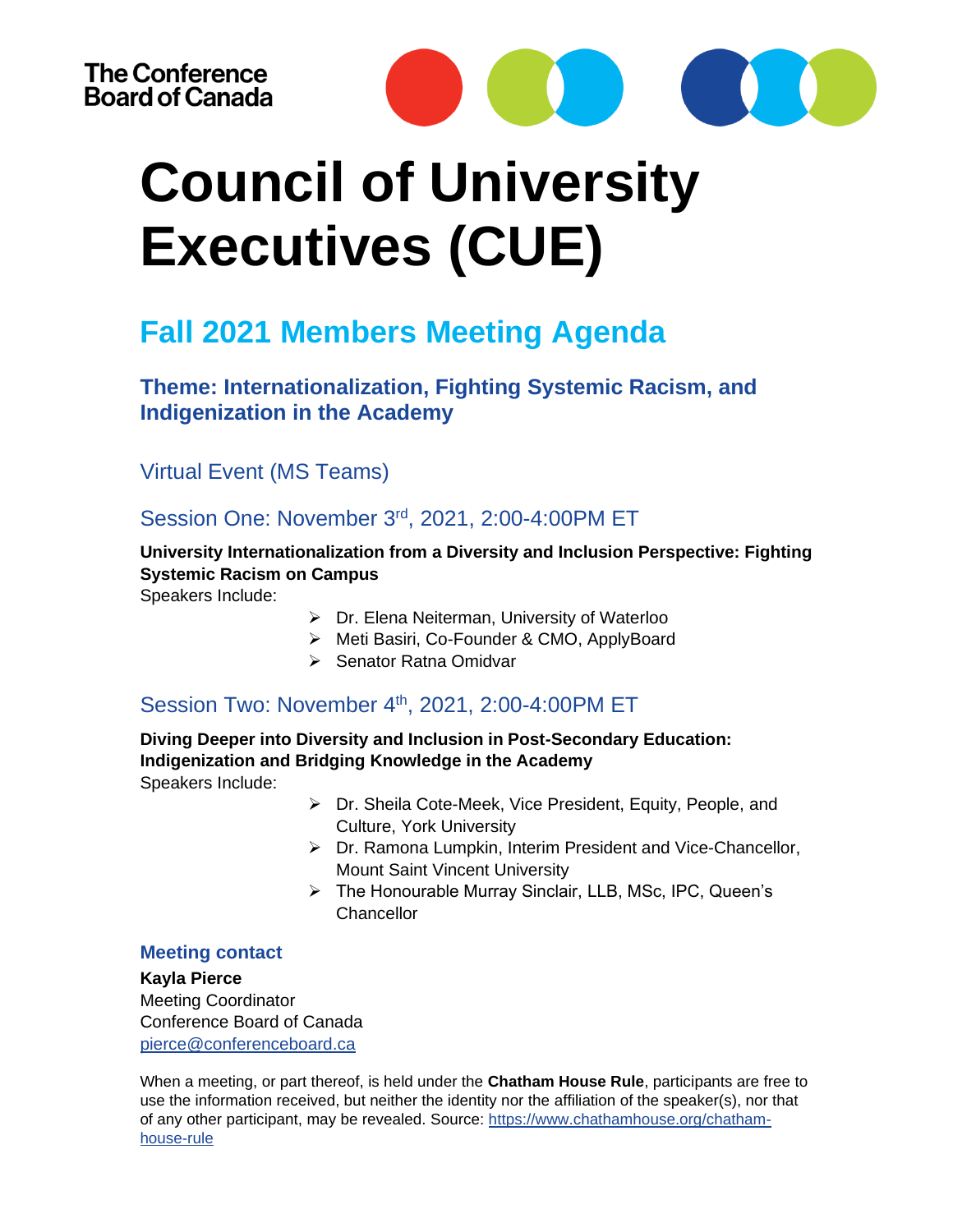

# Session One, Wednesday, November 3rd, 2021 2:00-4:00PM ET

#### **University Internationalization from a Diversity and Inclusion Perspective: Fighting Systemic Racism on Campus**

The goal of this event is to further explore university internationalization from a perspective of diversity and inclusion. By discussing best practices of incorporating intercultural teaching and learning methods, along with recent research and policy initiatives on migration, international study fees, student housing, and inclusion in Canada, this event will facilitate conversation surrounding the importance of committing to actions that work towards creating a unified and collaborative global campus for all students.

Questions to address:

- 1. What are some of the biggest challenges to internationalization with regards to student support, teaching, research, and community service that universities face in a post-COVID future.
- 2. Internationalization happens both inside and outside of the classroom and at all levels of the university structure. What are key approaches that university administrators can take to support the diversification of faculty and staff, internationalization of course curriculum, and expand research and knowledge.

#### **University Internationalization from a Diversity and Inclusion Perspective: Fighting Systemic Racism on Campus**

**2:00-2:05:** Opening Remarks and Welcome (Michelle)

**2:05-2:15:** Opening prayer led by Senator Vera Pawis Tabobondung, National

Association of Friendship Centres

**2:15-2:25:** CBoC Share, Michael Burt, Vice President

**2:25-2:45:** Dr. Elena Neiterman, University of Waterloo, shares findings from recent

research on international students' decision making about staying in Canada

**2:45-2:55:** Q&A with Dr. Elena Neiterman

**2:55-3:15:** Meti Basiri, Co-Founder & CMO, ApplyBoard, a deep-dive into how recruiters

can better support international students

**3:15-3:25:** Break

**3:30-3:50:** Fireside Chat: Senator Omidvar shares insights and policy initiatives on

diversity and inclusion in Canada

**3:50-4:00:** Q&A with Senator Omidvar